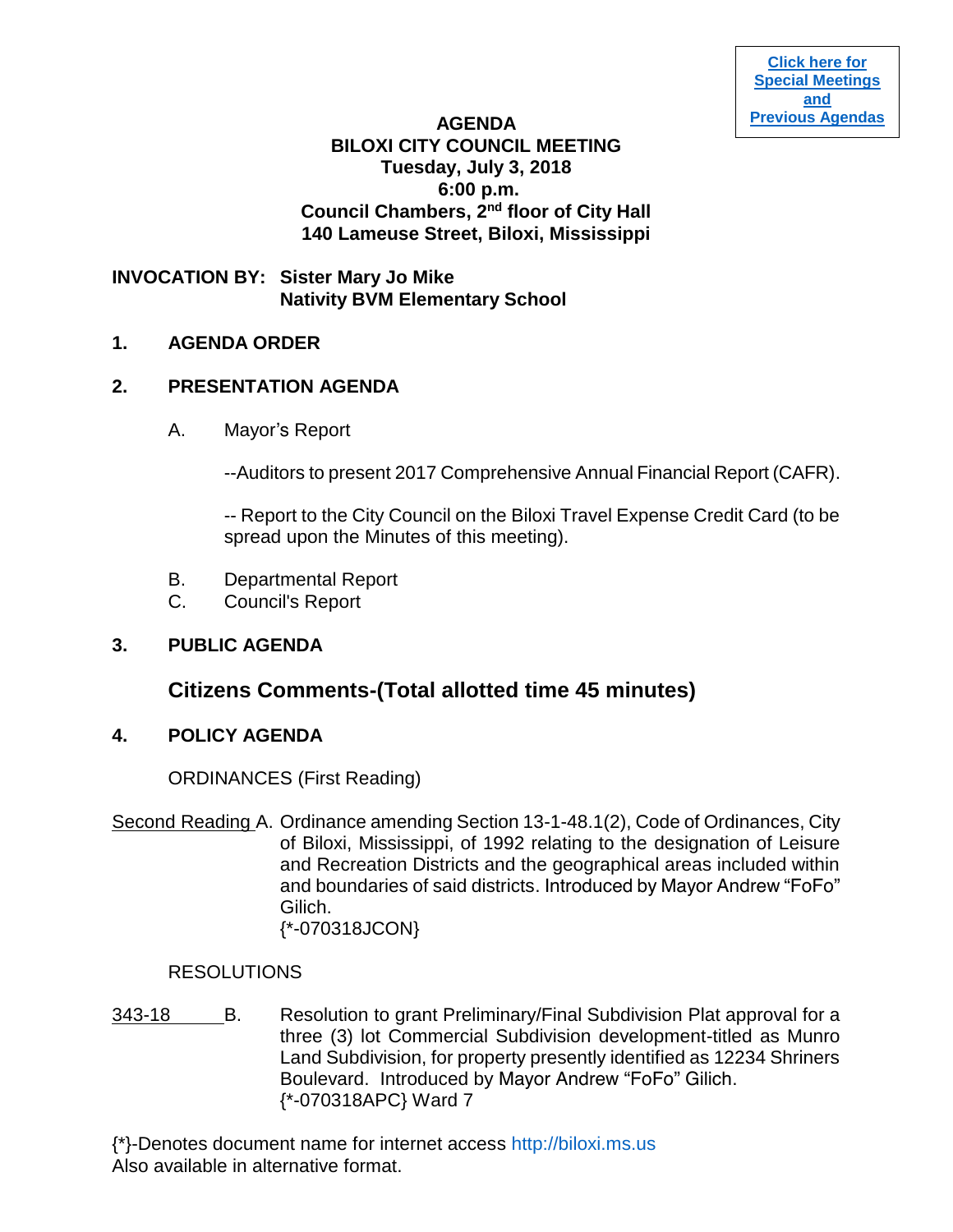July 3, 2018 P a g e | **2**

#### **4. POLICY AGENDA-Continued**

344-18 C. Resolution requesting Harrison County to levy for the Fiscal Year ending September 30, 2019, one (1.0) mill of Ad Valorem Tax authorized by Miss. Code of 1972, Section 59-7-403, and to transfer to the City of Biloxi Port Fund the total amount collected from this one mill levy, net of amounts for debt service paid to the Trustee of Bonds authorized under section 59-7-403. Introduced by Mayor Andrew "FoFo" Gilich. {\*-070318BLEG}

#### **5. CONSENT AGENDA**

Tabled until A. Resolution authorizing Change Order Number Sixty-Eight (68) with July 17, 2018 Oscar Renda Contracting for the Hurricane Katrina Infrastructure Repairs Program North Contract. Introduced by Mayor Andrew "FoFo" Gilich.

{\*-061918DENG} **Tabled on June 19, 2018**

- 345-18 B. Resolution authorizing the formal approval and implementation of the City of Biloxi Program for Public Information (PPI). Introduced by Mayor Andrew "FoFo" Gilich. {\*-070318ACD}
- 346-18 C. Resolution authorizing acceptance of a Certified Local Government Grant from the Mississippi Department of Archives and History for a Historic Recourse Survey and GIS mapping of the Old Biloxi Cemetery. Introduced by Mayor Andrew "FoFo" Gilich. {\*-070318BCD}
- 347-18 D. Resolution to enter into a Guaranteed Maintenance Agreement with Uni-Copy Technologies, Inc. Introduced by Mayor Andrew "FoFo" Gilich. {\*-070318ACON}
- 348-18 E. Resolution to enter into a Preventive Maintenance Agreement with Associated Office Systems. Introduced by Mayor Andrew "FoFo" Gilich. {\*-070318BCON}
- 349-18 F. Resolution to enter into and renew the Subscription Agreement with Active911, Inc. Introduced by Mayor Andrew "FoFo" Gilich. {\*-070318CCON}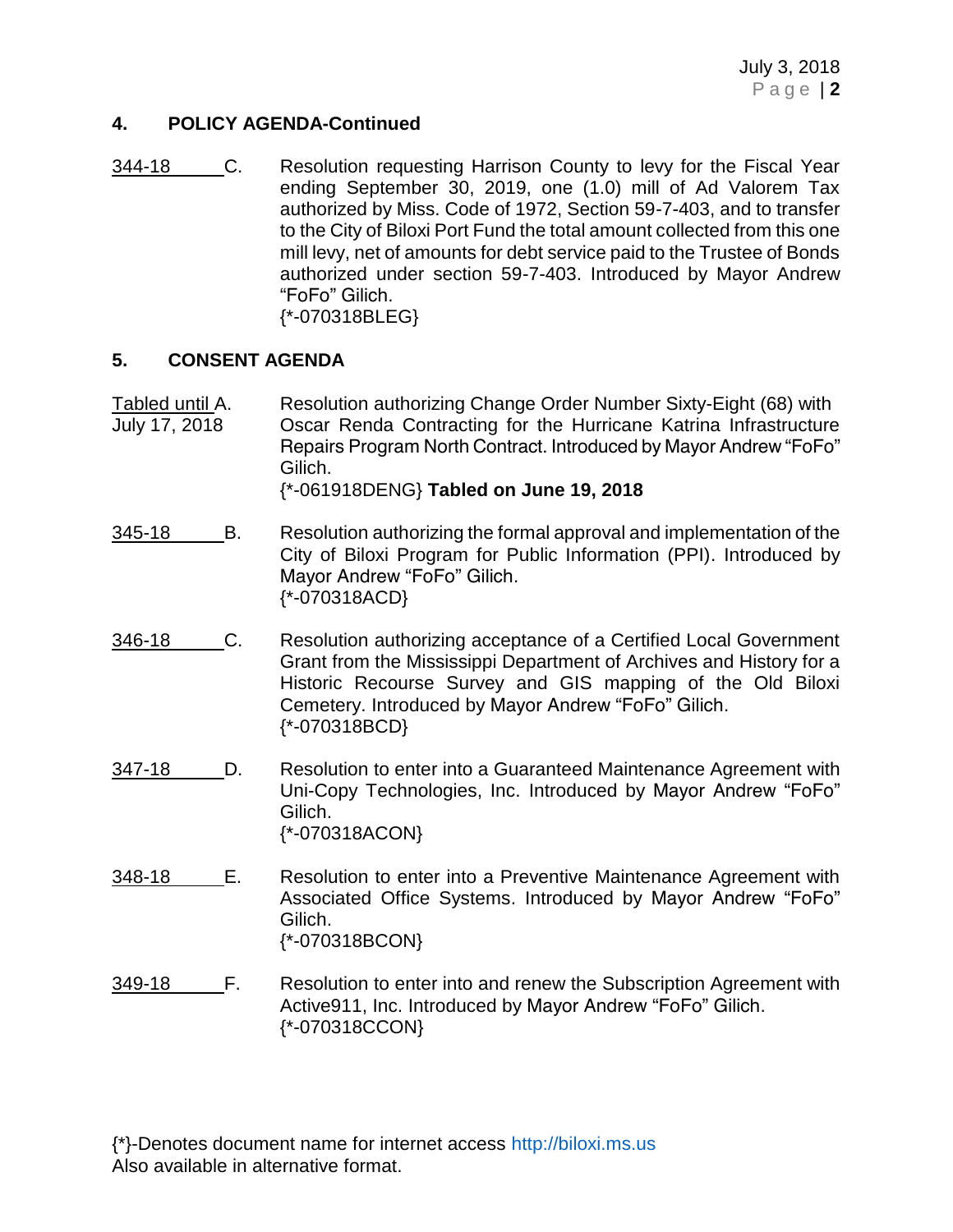### **5. CONSENT AGENDA-Continued**

- 350-18 G. Resolution to enter into End User License Agreement with NITV Federal Services, Inc. Introduced by Mayor Andrew "FoFo" Gilich. {\*-070318DCON}
- 351-18 H. Resolution to enter into a Recording System Support Agreement with Business Information Systems, Inc. (BIS) for the recording system utilized by the City Council. Introduced by Mayor Andrew "FoFo" Gilich. {\*-070318ECON}
- 352-18 I. Resolution amending Resolution No. 334-18 to enter into and renew the TimeClock Plus Hardware Support Agreement with Data Management, Inc. Introduced by Mayor Andrew "FoFo" Gilich. {\*-070318FCON}
- 353-18 J. Resolution to enter into Supply Maintenance Plan Agreements with RJ Young, Inc. for the maintenance of copiers city-wide. Introduced by Mayor Andrew "FoFo" Gilich. {\*-070318GCON}
- 354-18 K. Resolution to enter into a Cost Per Copy Agreement with RJ Young, Inc. for the lease and maintenance of copier utilized at the Bond House. Introduced by Mayor Andrew "FoFo" Gilich. {\*-070318HCON}
- 355-18 L. Resolution to enter into a Cost Per Copy Agreement with RJ Young, Inc. for the lease and maintenance of copier utilized at the Magnolia Hotel/Mardi Gras Museum. Introduced by Mayor Andrew "FoFo" Gilich. {\*-070318ICON}
- 356-18 M. Resolution authorizing Change Order Number One (1) with J.E. Borries, Inc. for the Lighthouse Pier - Nate Repairs, Project No. DE 171. Introduced by Mayor Andrew "FoFo" Gilich. {\*-070318AENG}
- 357-18 N. Resolution authorizing Change Order Number One (1) and Change Order No. Two (2) with Hemphill Construction Company, Inc. for the Hurricane Katrina Infrastructure Repairs Program Buena Vista West-Area 6. Introduced by Mayor Andrew "FoFo" Gilich. {\*-070318BENG}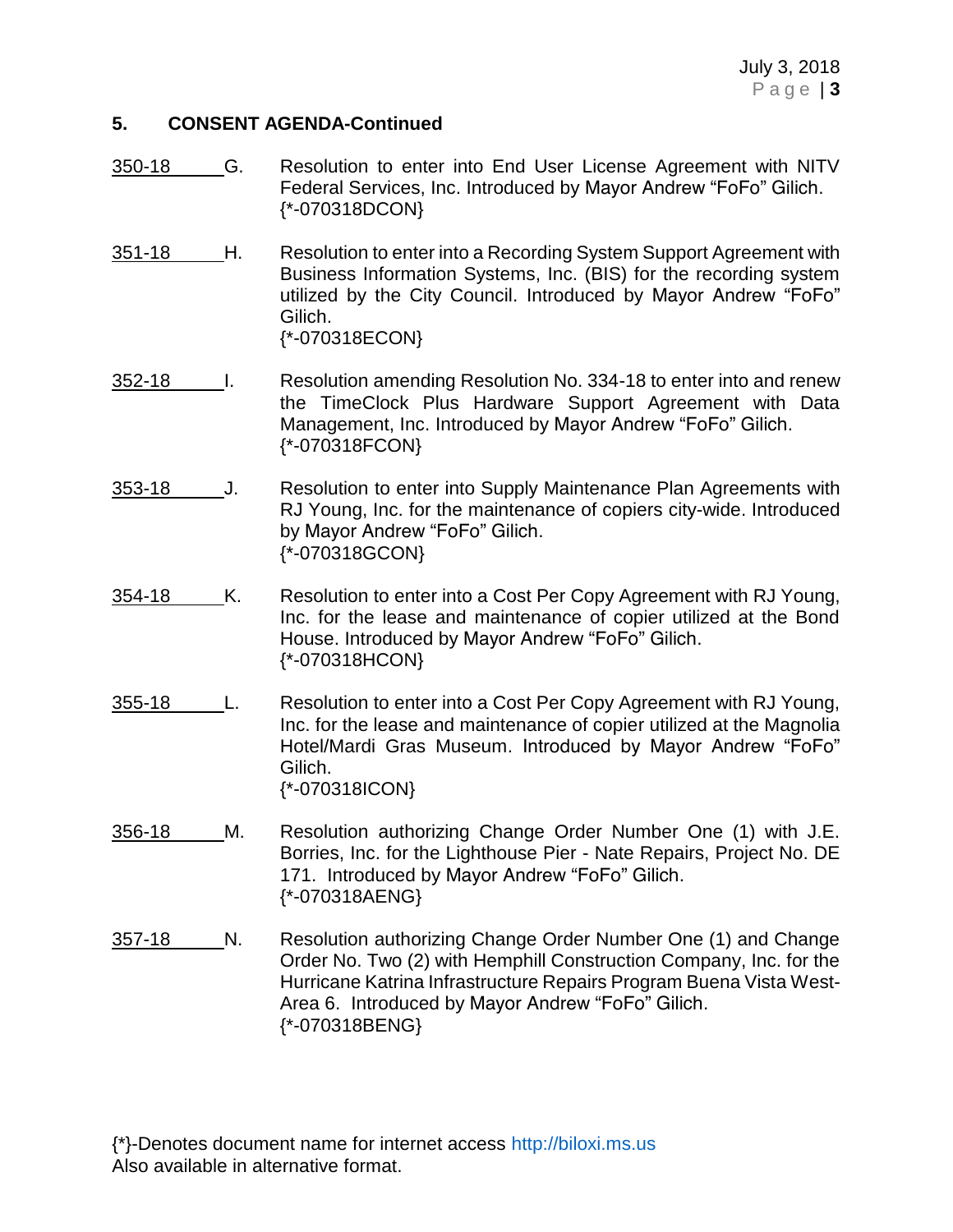#### **5. CONSENT AGENDA-Continued**

- 358-18 O. Resolution acknowledging receipt of Municipal Audit for Fiscal Year 2016/2017. Introduced by Mayor Andrew "FoFo" Gilich. {\*-070318AADM}
- 359-18 P. Resolution amending the Municipal Budget of the Biloxi Police Department for the fiscal year ending September 30, 2018, in the amount of \$25,000. Introduced by Mayor Andrew "FoFo" Gilich. {\*-070318APD}
- 360-18 Q. Resolution to authorize and approve the lowest and best quote received for One 2018 Excavator from Parish Tractor plus Trade-In of City Equipment in the total amount of \$3,588.32. Funding: Public Works Budget. Introduced by Mayor Andrew "FoFo" Gilich. {\*-070318APUR}
- 361-18 R. Resolution approving entry into Building Lease, Non-Exclusive Parking Area Use and Concession Services Agreement with Biloxi Watershed, LLC for Popp's Ferry Causeway Park. Introduced by Mayor Andrew "FoFo" Gilich. {\*-070318KCON}
- 362-18 S. Resolution requesting assistance from the Harrison County Board of Supervisors in connection with abatement of real property taxes on municipally-owned parcels. Introduced by Mayor Andrew "FoFo" Gilich. {\*-070318LCON}
- Tabled subject T. Resolution to accept grant monies from Southern Mississippi Planning to call and Development District in the amount of \$3,500.00. Introduced by Mayor Andrew "FoFo" Gilich. {\*-070318ALEG}
- 363-18 U. Resolution updating the design and bid phase contract amount with Brown, Mitchell & Alexander for the Keesler Gate Improvements, Project No. 1010. Introduced by Mayor Andrew "FoFo" Gilich. {\*-070318CENG}
- 364-18 V. Resolution authorizing and accepting a proposal with Neel-Schaffer, Inc. for the Keesler Air Force Base Utility Privatization RFP, Project No. 984. Introduced by Mayor Andrew "FoFo" Gilich. {\*-070318DENG}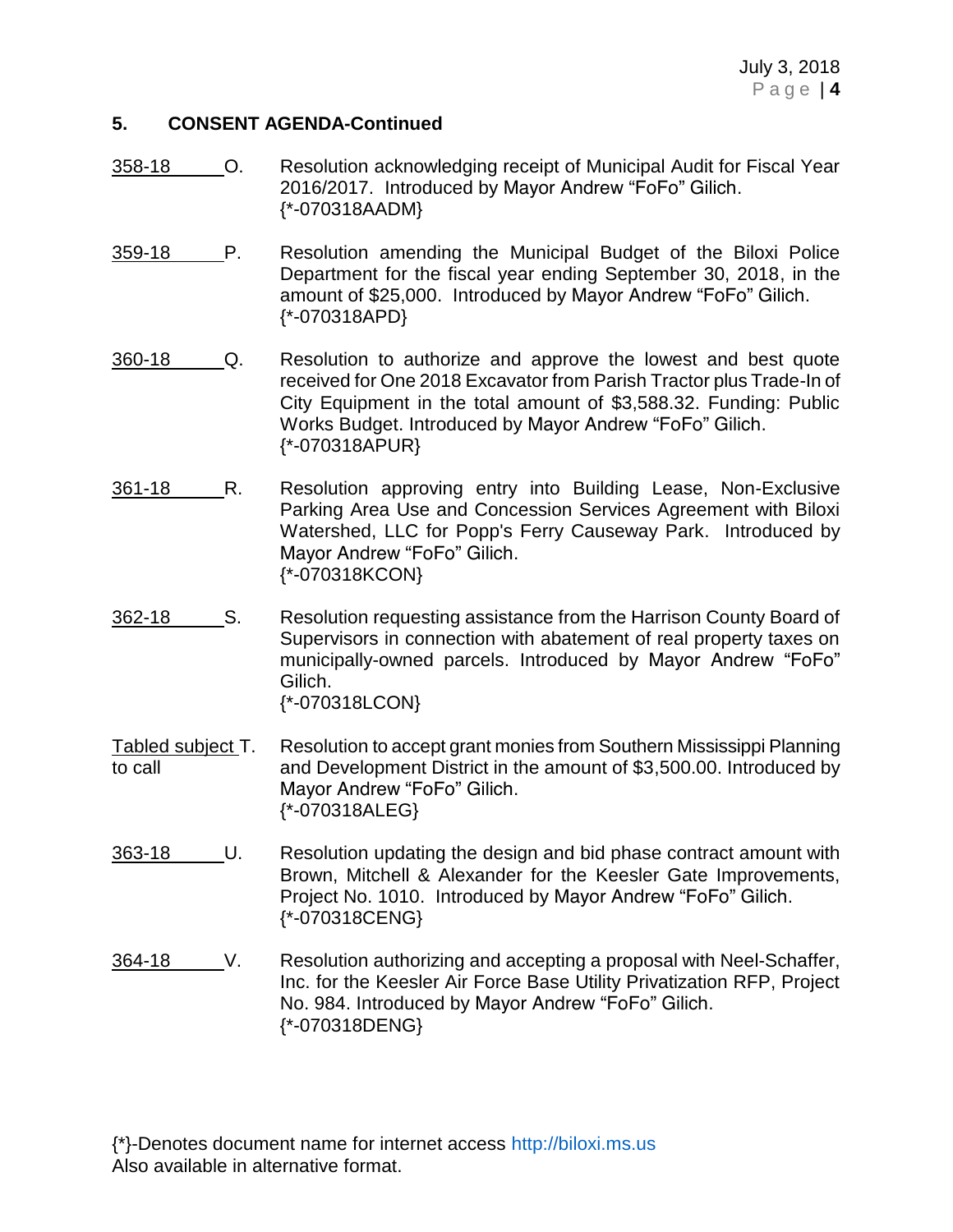## **5. CONSENT AGENDA-Continued**

365-18 W. Resolution authorizing the Biloxi Police Department to accept grant monies from the Mississippi Office of Homeland Security in the amount of \$16,000.00. Introduced by Mayor Andrew "FoFo" Gilich. {\*-070318BPD}

#### **6. CODE ENFORCEMENT HEARINGS**

|         | Still in violation A. Brian Barry, 1310A-02-077.000/376 Forrest Avenue              |
|---------|-------------------------------------------------------------------------------------|
| Cleared | B. Anh T. & Joyce Anh Cunningham 11410I-06-054.001/396 Pearl Street                 |
|         | Still in violation C. Richard C. Davignon & Wife, 1110K-02-075.000/2541 Wilson Road |
| Cleared | D. Hope Community Development Agency, c/o William Stallworth                        |
|         | 1410J-05-075.000/193 Keller Avenue                                                  |
|         | Still in violation E. Ocean Beach Club at Biloxi, LLC                               |
|         | 1210L-02-050.000/2060 Beach Boulevard                                               |

## 366-18 **7. ROUTINE AGENDA** {\*-070318RTN}

Section 1: To authorize special assessment to code enforcement action taken to clean the following parcels:

| А. | <b>CITY PARCEL NO.:</b>       | 1210A-01-004.000             |
|----|-------------------------------|------------------------------|
|    | <b>OWNED BY:</b>              | Shirley A. Bilancich, et al. |
|    | <b>ADDRESS:</b>               | 1616 Hollywood Boulevard     |
|    |                               | <b>Biloxi, MS 39531</b>      |
|    | CONTRACTOR:                   | <b>Tim Steil</b>             |
|    | RESOLUTION NO.: 288-18        |                              |
|    | ASSESSMENT AMOUNT: \$1,190.00 |                              |
| В. | <b>CITY PARCEL NO.:</b>       | 1310E-01-008.000             |
|    | <b>OWNED BY:</b>              | Can Am Properties, LLC       |
|    | <b>ADDRESS:</b>               | 1645 Miller Street           |
|    |                               | <b>Biloxi, MS 39530</b>      |
|    | <b>CONTRACTOR:</b>            | Tim Steil                    |
|    | <b>RESOLUTION NO.:</b>        | 288-18                       |
|    | ASSESSMENT AMOUNT: \$260.00   |                              |
| C. | <b>CITY PARCEL NO.:</b>       | 1110H-01-035.000             |
|    | <b>OWNED BY:</b>              | <b>Colonial Park, LLC</b>    |
|    | ADDRESS:                      | 2318 Pass Road, Ste. 1       |
|    |                               | <b>Biloxi, MS 39531</b>      |
|    | CONTRACTOR:                   | <b>Robert Sidaway</b>        |
|    | <b>RESOLUTION NO.:</b>        | 288-18                       |
|    | ASSESSMENT AMOUNT: \$390.00   |                              |